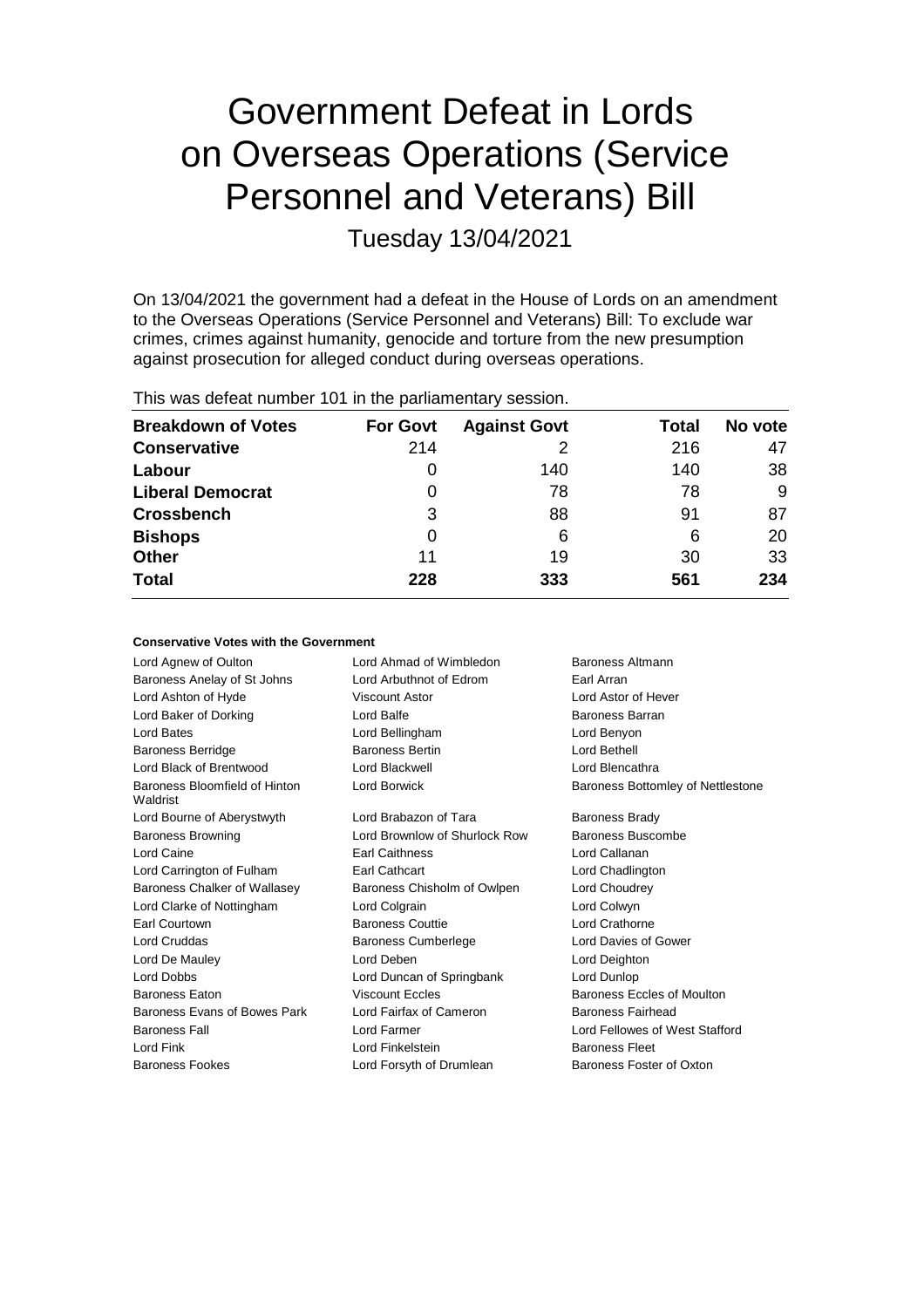Lord Wolfson of Tredegar Baroness Wyld Lord Young of Cookham Viscount Younger of Leckie

Lord Framlingham Baroness Fraser of Craigmaddie Lord Freud Baroness Fullbrook **Lord Gardiner of Kimble** Baroness Gardner of Parkes<br>
Lord Garnier **Baroness** Lord Geddes **Baroness** Lord Gilbert of Panteg Lord Geddes **Lord Gilbert of Panteg** Lord Glenarthur Lord Godson Lord Gold Baroness Goldie Lord Goodlad Viscount Goschen Lord Grade of Yarmouth Lord Greenhalgh Lord Griffiths of Fforestfach Viscount Hailsham Lord Hamilton of Epsom Lord Hammond of Runnymede Lord Hannan of Kingsclere **Lord Harris of Peckham** Lord Haselhurst Lord Hayward Lord Henley Lord Herbert of South Downs Lord Hodgson of Astley Abbotts Baroness Hodgson of Abinger Lord Holmes of Richmond Baroness Hooper Lord Horam Lord Howard of Lympne Lord Howard of Rising **Earl Howe** Earl Howe Lord Howell of Guildford Lord Hunt of Wirral Lord James of Blackheath Baroness Jenkin of Kennington Lord Johnson of Marylebone Lord Kamall Lord Keen of Elie Lord King of Bridgwater Lord Kirkham Lord Kirkhope of Harrogate Lord Lancaster of Kimbolton Lord Lang of Monkton Lord Lansley Lord Leigh of Hurley **Lord Lilley** Lord Lilley **Earl Lindsay** Lord Lingfield Lord Livingston of Parkhead Marquess of Lothian Lord Lucas **Lord Mancroft Baroness Manzoor Lord Mancroft Baroness Manzoor** Lord Marland Lord Maude of Horsham Lord McColl of Dulwich Baroness McGregor-Smith Lord McInnes of Kilwinning Baroness McIntosh of Pickering Lord McLoughlin **Lord Mendoza Baroness Meyer** Baroness Morgan of Cotes Baroness Morris of Bolton Baroness Morrissey Lord Moylan **Lord Moynihan** Baroness Neville-Rolfe Baroness Newlove Baroness Nicholson of Winterbourne Baroness Noakes Lord Norton of Louth Lord O'Shaughnessy Lord Parkinson of Whitley Bay Lord Patten of Barnes **Lord Patten Baroness Penn** Lord Pickles **Baroness Pidding Lord Porter of Spalding** Lord Porter of Spalding Lord Price Lord Rana Lord Randall of Uxbridge Lord Ranger **Baroness Rawlings** Lord Reay Baroness Redfern Lord Renfrew of Kaimsthorn Lord Ribeiro Viscount Ridley Lord Risby Lord Robathan Baroness Rock Lord Rose of Monewden Lord Rotherwick Baroness Sanderson of Welton Lord Sarfraz Lord Sassoon Baroness Sater **Baroness Scott of Bybrook** Baroness Seccombe Lord Selkirk of Douglas Baroness Shackleton of Belgravia Lord Sharpe of Epsom Lord Sheikh Lord Sherbourne of Didsbury Earl Shrewsbury Lord Smith of Hindhead Baroness Stedman-Scott Lord Sterling of Plaistow Lord Stewart of Dirleton Lord Strathclyde Baroness Stroud Baroness Sugg **Communist Communist Communist Communist Communist Communist Communist Communist Communist Communist Communist Communist Communist Communist Communist Communist Communist Communist Communist Communist Communi** Lord Taylor of Holbeach **Lord Tebbit** Lord Trefgarne Viscount Trenchard Lord Trimble Lord True Lord Tugendhat **Lord Udny-Lister** Viscount Ullswater Lord Vaizey of Didcot **Baroness Vere of Norbiton** Baroness Verma Lord Vinson Lord Wakeham Lord Waldegrave of North Hill Lord Wasserman Lord Wei Lord Wharton of Yarm Lord Whitby **Lord Willetts Communist Communist Communist Communist Communist Communist Communist Communist Communist Communist Communist Communist Communist Communist Communist Communist Communist Communist Communist Com** 

## **Conservative Votes against the Government** Lord Mackay of Clashfern Baroness Warsi

**Labour Votes with the Government**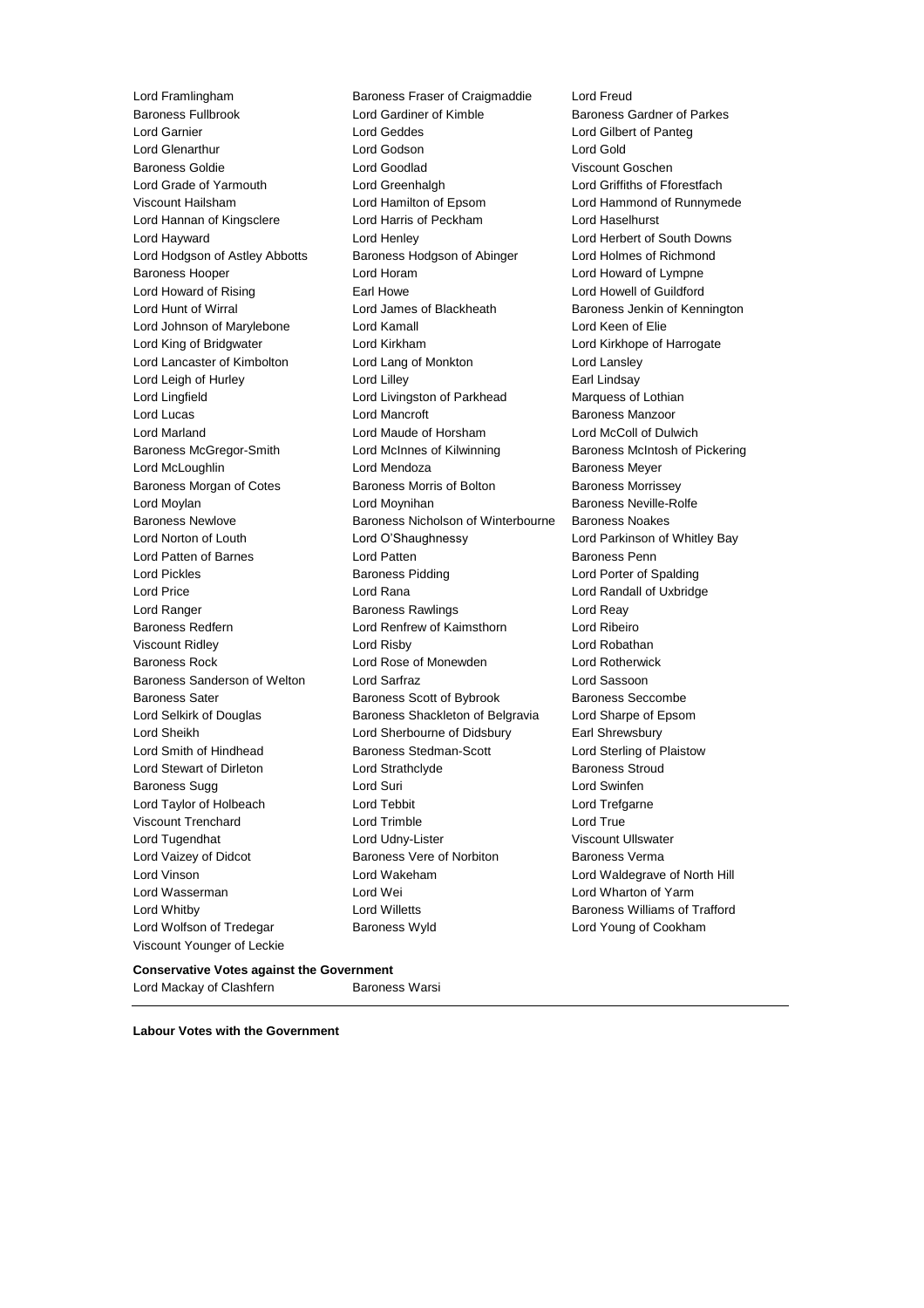# **Labour Votes against the Government**

Baroness Adams of Craigielea Lord Adonis Lord Allen of Kensington Baroness Young of Old Scone Lord Young of Norwood Green

Lord Alli Baroness Andrews Baroness Armstrong of Hill Top Lord Bassam of Brighton **Lord Berkeley Baroness Billingham** Baroness Blake of Leeds **Baroness Blower** Baroness Blower **Lord Blunkett** Lord Boateng Lord Bradley Lord Bragg Lord Brooke of Alverthorpe Lord Browne of Ladyton Baroness Bryan of Partick Lord Campbell-Savours **Lord Carter of Coles** Baroness Chakrabarti Viscount Chandos **Baroness Chapman of Darlington** Lord Clark of Windermere Baroness Clark of Kilwinning **Lord Coaker Communist Containst Containers** Baroness Cohen of Pimlico Lord Collins of Highbury **Baroness Corston** Corston Lord Davidson of Glen Clova Lord Davies of Oldham Lord Davies of Stamford Lord Davies of Brixton Baroness Donaghy **Baroness** Drake Lord Donoughue **Baroness Drake** Lord Dubs Lord Eatwell Lord Elder Lord Evans of Watford Lord Faulkner of Worcester Lord Foulkes of Cumnock Baroness Gale Lord Giddens Lord Glasman Baroness Golding Lord Goldsmith Lord Grantchester Lord Griffiths of Burry Port Lord Grocott Viscount Hanworth Lord Harris of Haringey Lord Haskel Lord Haworth Baroness Hayman of Ullock Baroness Hayter of Kentish Town Baroness Healy of Primrose Hill Lord Hendy **Baroness Henig** Baroness Henig Baroness Hilton of Eggardon Lord Hollick Lord Howarth of Newport Lord Hoyle Lord Hunt of Kings Heath Lord Hutton of Furness Lord Jones Baroness Jones of Whitchurch Lord Jordan Lord Judd Lord Kennedy of Southwark Baroness Kennedy of The Shaws Lord Khan of Burnley Baroness Kingsmill **Example 2** Lord Knight of Weymouth Baroness Lawrence of Clarendon Lord Layard **Lord Leitch** Lord Leitch **Lord Lennie** Lord Levy Baroness Liddell of Coatdyke Lord Liddle Lord Lipsey **Baroness Lister of Burtersett** Lord MacKenzie of Culkein Lord Mandelson Baroness Massey of Darwen Lord Maxton Lord McAvoy Lord McConnell of Glenscorrodale Baroness McDonagh Baroness McIntosh of Hudnall Lord McKenzie of Luton Lord McNicol of West Kilbride Lord Mendelsohn Lord Mitchell Lord Monks Baroness Morris of Yardley **Lord Morris of Aberavon** Lord Murphy of Torfaen Baroness Nye **Baroness Osamor** Baroness Osamor **Baroness Pitkeathley** Lord Ponsonby of Shulbrede Baroness Primarolo Baroness Prosser Lord Puttnam Baroness Quin Baroness Ramsay of Cartvale Baroness Rebuck Lord Reid of Cardowan Lord Robertson of Port Ellen Lord Rooker Lord Rowlands Baroness Royall of Blaisdon Lord Sawyer **Baroness Sherlock** Lord Sikka Viscount Simon **Baroness Smith of Basildon** Baroness Smith of Gilmorehill Lord Snape Lord Soley Lord Stevenson of Balmacara Baroness Taylor of Bolton **Baroness Thornton** Baroness Thornton Lord Touhig Lord Triesman **Lord Tunnicliffe** Lord Tunnicliffe Lord Turnberg Lord Watson of Invergowrie Lord Watts Lord West of Spithead Baroness Wheeler **Baroness Whitaker** Lord Whitty Baroness Wilcox of Newport Lord Wills Lord Woodley

#### **Liberal Democrat Votes with the Government**

| Liberal Democrat Votes against the Government |                                               |                                    |
|-----------------------------------------------|-----------------------------------------------|------------------------------------|
| Lord Addington                                | Lord Alderdice                                | Lord Allan of Hallam               |
| Lord Alliance                                 | Baroness Bakewell of Hardington<br>Mandeville | <b>Baroness Barker</b>             |
| Lord Beith                                    | Baroness Benjamin                             | Baroness Bonham-Carter of Yarnbury |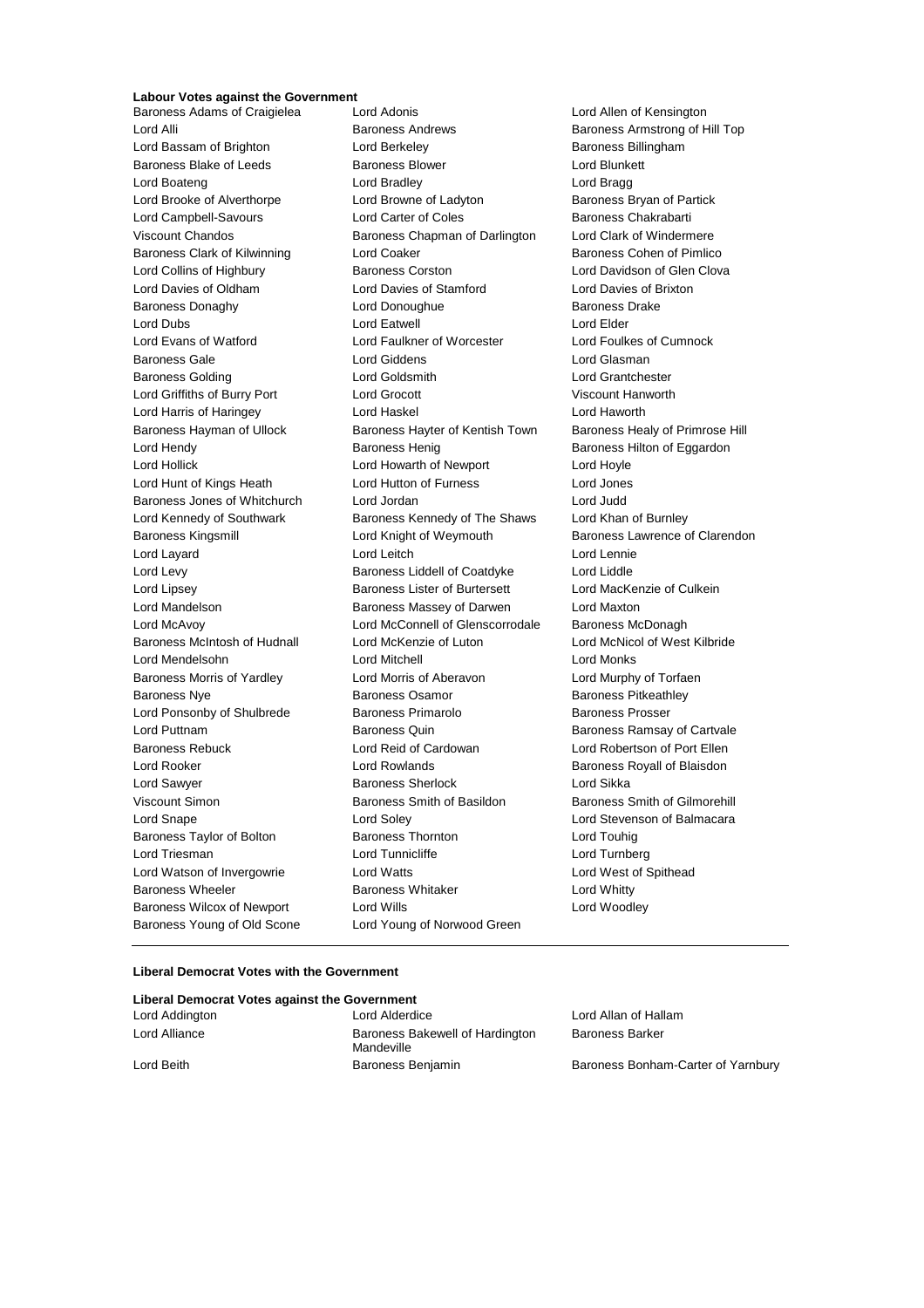Baroness Bowles of Berkhamsted Lord Bradshaw Baroness Brinton Lord Bruce of Bennachie **Lord Burnett** Baroness Burt of Solihull Lord Campbell of Pittenweem Lord Chidgey Lord Clement-Jones Lord Dholakia Baroness Doocey Baroness Featherstone Lord Foster of Bath **Lord Fox** Lord Fox **Baroness Garden of Frognal** Lord German Earl Glasgow Lord Goddard of Stockport Baroness Grender **Baroness Hamwee** Baroness Hamwee **Baroness Harris of Richmond** Baroness Humphreys **Example 2** Lord Hussain **Baroness Hussein-Ece** Baroness Jolly Lord Jones of Cheltenham Baroness Kramer Lord Lee of Trafford Baroness Ludford Lord Marks of Henley-on-Thames Lord McNally Baroness Miller of Chilthorne Domer Lord Newby Baroness Northover Lord Oates Lord Paddick Lord Palmer of Childs Hill Baroness Parminter Baroness Pinnock Lord Purvis of Tweed Baroness Randerson Lord Razzall Lord Redesdale Lord Rennard Lord Roberts of Llandudno Baroness Scott of Needham Market Lord Scriven Lord Charless Scott of Needham Market Lord Striven Baroness Sheehan **Baroness** Sheehan Lord Shipley **Baroness Smith of Newnham** Lord Stephen Lord Stoneham of Droxford Lord Storey Lord Stunell Baroness Suttie Lord Taverne Lord Taylor of Goss Moor Lord Teverson Baroness Thomas of Winchester Lord Thomas of Gresford Baroness Thornhill Viscount Thurso Lord Tope **Lord Tyler Lord Tyler** Baroness Tyler of Enfield Baroness Walmsley Lord Willis of Knaresborough Lord Wrigglesworth

## **Crossbench Votes with the Government** Lord Carrington Baroness Hogg Lord Trevethin and Oaksey

# **Crossbench Votes against the Government**

Lord Berkeley of Knighton **Lord Best** Lord Bichard Lord Bichard Baroness Brown of Cambridge Baroness Bull Baroness Bull Lord Butler of Brockwell Baroness Butler-Sloss Lord Cameron of Dillington Baroness Campbell of Surbiton Lord Carlile of Berriew Lord Chartres Earl Clancarty Baroness Clark of Calton Viscount Colville of Culross Earl Cork and Orrery Earl Courtenay of Devon Baroness Coussins Lord Craig of Radley Viscount Craigavon Lord Crisp Lord Cromwell Lord Dannatt **Baroness Deech** Baroness Deech Baroness D'Souza Lord Eames Lord Etherton Lord Evans of Weardale Baroness Falkner of Margravine Lord Field of Birkenhead Baroness Finlay of Llandaff Lord Freyberg **Lord Geidt** Lord Geidt Lord Green of Deddington Baroness Greengross **Lord Greenway Baroness Grey-Thompson** Lord Hannay of Chiswick **Lord Harries of Pentregarth** Baroness Hayman Lord Hogan-Howe Lord Hope of Craighead Lord Houghton of Richmond Baroness Hunt of Bethnal Green Lord Janvrin Lord Judge Lord Kakkar **Lord Laming Lord Laming** Baroness Lane-Fox of Soho Lord Loomba **Lord Low of Dalston** Earl Lytton Lord Macdonald of River Glaven Lord Macpherson of Earl's Court Lord Mair Baroness Masham of Ilton **Lord McDonald of Salford** Baroness Meacher Baroness Morgan of Drefelin **Baroness Murphy** Baroness Neuberger Baroness O'Loan Baroness O'Neill of Bengarve Lord Pannick Lord Patel Lord Phillips of Worth Matravers Lord Powell of Bayswater Baroness Prashar Lord Ravensdale Lord Rees of Ludlow Lord Richards of Herstmonceux Lord Ricketts Lord Russell of Liverpool Lord Singh of Wimbledon **Baroness Stern Baroness Stern** Lord Stirrup Lord Thomas of Cwmgiedd Lord Vaux of Harrowden Lord Walker of Aldringham

Lord Aberdare Lord Alton of Liverpool Lord Anderson of Ipswich

Lord Boyce Lord Broers Lord Brown of Eaton-under-Heywood